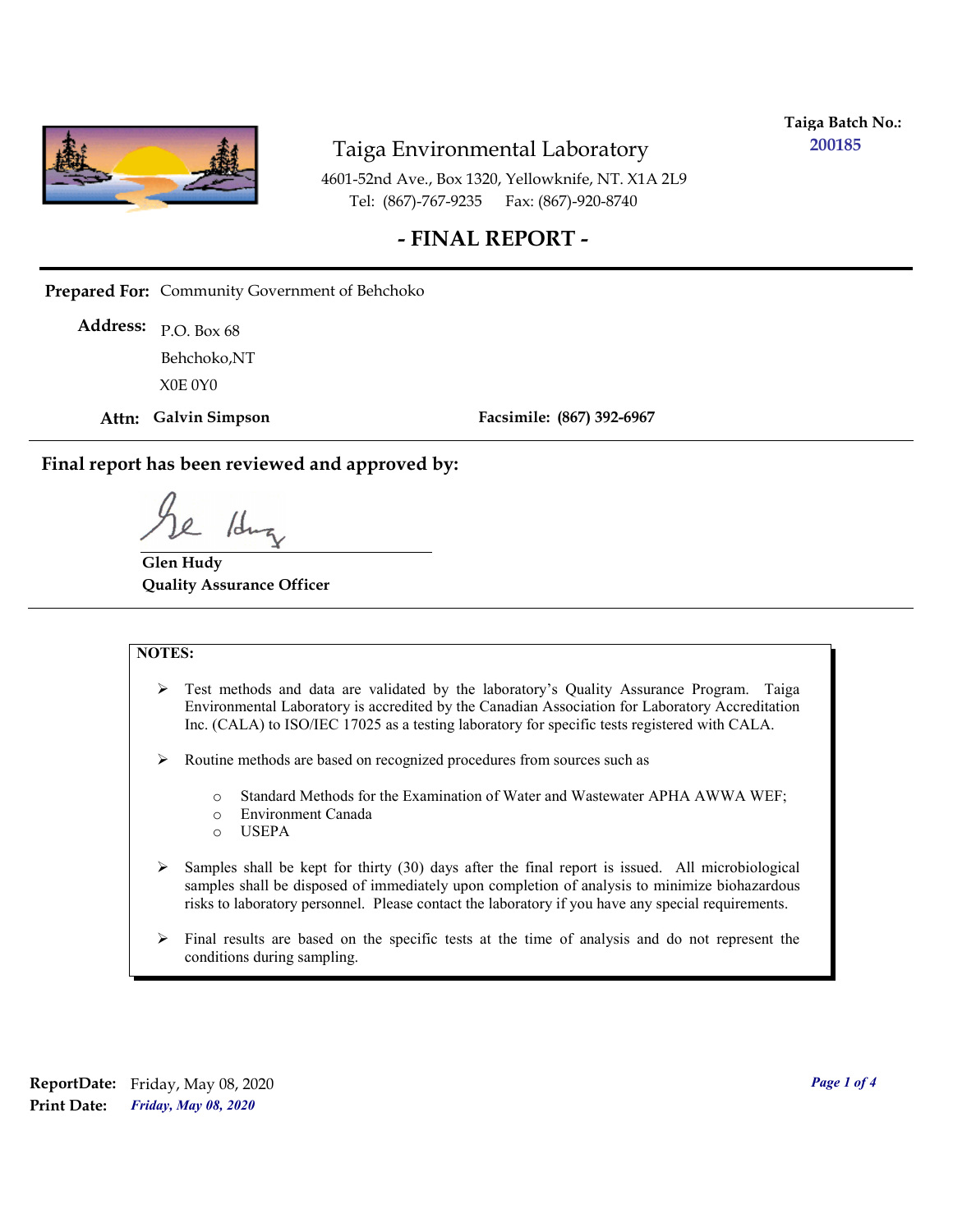

4601-52nd Ave., Box 1320, Yellowknife, NT. X1A 2L9 Tel: (867)-767-9235

**Taiga Batch No.: 200185**

## **- CERTIFICATE OF ANALYSIS -**

#### Client Sample ID: SNP R3 Taiga Sample ID: 001

| Client Project: W2014L3-0002    |                                    |
|---------------------------------|------------------------------------|
| Sample Type: Sewage             |                                    |
| Received Date: 01-May-20        |                                    |
| <b>Sampling Date: 01-May-20</b> |                                    |
| Sampling Time: 10:00            |                                    |
|                                 | <b>Location:</b> Rae SNP R3 and R4 |
| Report Status:                  | Final                              |

| <b>Test Parameter</b>         | <b>Result</b> | Detection<br>Limit | Units     | Analysis<br>Date | Analytical<br>Method* | Qualifer |
|-------------------------------|---------------|--------------------|-----------|------------------|-----------------------|----------|
| <b>Inorganics - Nutrients</b> |               |                    |           |                  |                       |          |
| Ammonia as Nitrogen           | 26.6          | 0.005              | mg/L      | $01$ -May-20     | SM4500-NH3:G          |          |
| Biochemical Oxygen Demand     | 70            | 2                  | mg/L      | $01$ -May-20     | SM5210:B              |          |
| <b>CBOD</b>                   | 65            | $\overline{2}$     | mg/L      | $01-May-20$      | SM5210:B              |          |
| Nitrogen, Total               | 36.8          | 0.06               | mg/L      | $04$ -May-20     | ISO/TR 11905:1997(E)  |          |
| Phosphorous, Total            | 5.79          | 0.002              | mg/L      | $05$ -May-20     | SM4500-P:D            |          |
| <b>Inorganics - Physicals</b> |               |                    |           |                  |                       |          |
| pH                            | 7.14          |                    | pH units  | $01$ -May-20     | SM4500-H:B            |          |
| Solids, Total Suspended       | 28            | 3                  | mg/L      | $07$ -May-20     | SM2540:D              |          |
| Microbiology                  |               |                    |           |                  |                       |          |
| Coliforms, Fecal              | 8200          | 100                | CFU/100mL | $01$ -May-20     | SM9222:D              |          |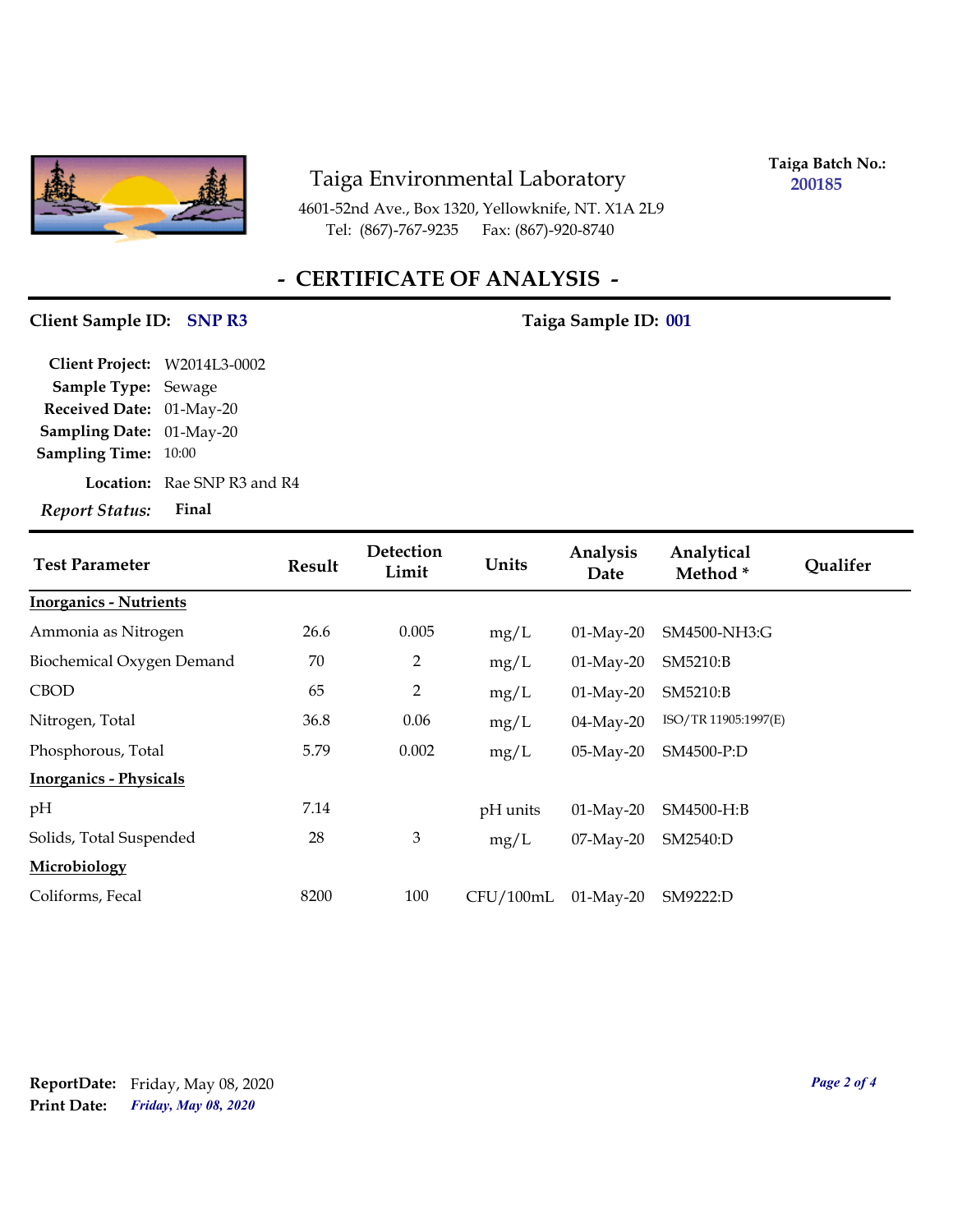

**Taiga Batch No.: 200185**

4601-52nd Ave., Box 1320, Yellowknife, NT. X1A 2L9 Tel: (867)-767-9235 Fax: (867)-920-8740

## **- CERTIFICATE OF ANALYSIS -**

#### Client Sample ID: SNP R4 Taiga Sample ID: 002

| Report Status: Final            |                                    |
|---------------------------------|------------------------------------|
|                                 | <b>Location:</b> Rae SNP R3 and R4 |
| <b>Sampling Time: 10:00</b>     |                                    |
| <b>Sampling Date: 01-May-20</b> |                                    |
| Received Date: 01-May-20        |                                    |
| Sample Type: Sewage             |                                    |
| Client Project: W2014L3-0003    |                                    |

| <b>Test Parameter</b>         | Result | Detection<br>Limit | Units     | Analysis<br>Date | Analytical<br>Method* | <b>Qualifer</b> |
|-------------------------------|--------|--------------------|-----------|------------------|-----------------------|-----------------|
| <b>Inorganics - Nutrients</b> |        |                    |           |                  |                       |                 |
| Ammonia as Nitrogen           | 0.125  | 0.005              | mg/L      | $01$ -May-20     | SM4500-NH3:G          |                 |
| Biochemical Oxygen Demand     | 18     | 2                  | mg/L      | $01$ -May-20     | SM5210:B              |                 |
| <b>CBOD</b>                   | 21     | $\overline{2}$     | mg/L      | $01$ -May-20     | SM5210:B              |                 |
| Nitrogen, Total               | 3.74   | 0.06               | mg/L      | $04$ -May-20     | ISO/TR 11905:1997(E)  |                 |
| Phosphorous, Total            | 0.620  | 0.002              | mg/L      | 05-May-20        | SM4500-P:D            |                 |
| <b>Inorganics - Physicals</b> |        |                    |           |                  |                       |                 |
| pH                            | 6.90   |                    | pH units  | $01-May-20$      | SM4500-H:B            |                 |
| Solids, Total Suspended       | 392    | 3                  | mg/L      | $07$ -May-20     | SM2540:D              |                 |
| Microbiology                  |        |                    |           |                  |                       |                 |
| Coliforms, Fecal              | 350    | 10                 | CFU/100mL | $01-May-20$      | SM9222:D              |                 |